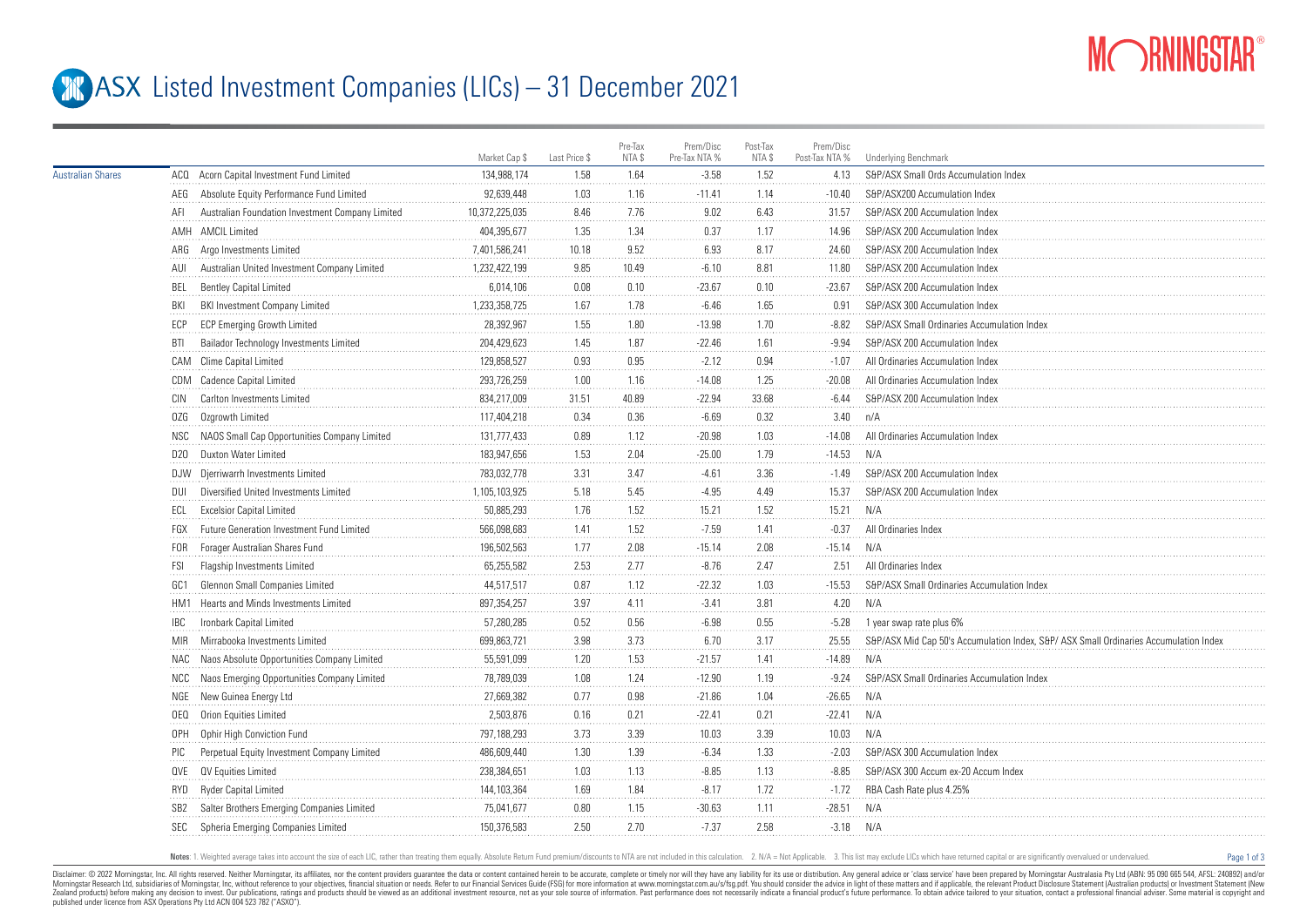

Page 2 of 3

## **ASX** Listed Investment Companies (LICs) – 31 December 2021

|                             |                                                            | Market Cap \$ | Last Price \$ | Pre-Tax<br>NTA \$ | Prem/Disc<br>Pre-Tax NTA % | Post-Tax<br>NTA \$ | Prem/Disc<br>Post-Tax NTA % | <b>Underlying Benchmark</b>                              |
|-----------------------------|------------------------------------------------------------|---------------|---------------|-------------------|----------------------------|--------------------|-----------------------------|----------------------------------------------------------|
| <b>Australian Shares</b>    | SNC Sandon Capital Investments Limited                     | 132,495,155   | 0.99          | 1.10              | $-10.85$                   | 1.04               | $-5.61$                     | 1 month Bank Bill Swap Rate                              |
|                             | WAM WAM Capital Limited                                    | 2,021,500,874 | 2.23          | 1.88              | 18.41                      | 1.92               | 16.28                       | All Ordinaries Accumulation Index                        |
|                             | WAX WAM Research Limited                                   | 320.992.399   | 1.63          | 1.22              | 33.30                      | 1.22               | 33.95                       | All Ordinaries Accumulation Index                        |
|                             | WLE WAM Leaders Limited                                    | 1.511.778.738 | 1.47          | 1.47              | $-0.37$                    | 1.42               | 2.92                        | S&P/ASX 200 Accumulation Index                           |
|                             | WMI WAM Microcap Limited                                   | 395,747,854   | 1.90          | 1.76              | 7.80                       | 1.64               | 15.96                       | N/A                                                      |
|                             | WHF Whitefield Limited                                     | 627,967,469   | 5.66          | 5.72              | $-1.05$                    | 5.14               | 10.12                       | S&P/ASX 200 Industrials Accumulation Index               |
|                             | Westoz Investment Company Limited<br>WIC.                  | 175,128,660   | 1.31          | 1.40              | $-6.50$                    | 1.34               | $-2.53$                     | n/A                                                      |
|                             | WLS WCM Global Long Short Limited                          | 28,548,162    | 0.75          | 0.85              | $-11.68$                   | 0.85               | $-11.68$                    | N/A                                                      |
| <b>International Shares</b> | <b>BHD</b> Benjamin Hornigold Limited                      | 6,642,691     | 0.28          | 0.37              | $-24.95$                   | 0.37               | $-24.95$                    | N/A                                                      |
|                             | CD1 Cordish Dixon Private Equity Fund I                    | 50,522,762    | 1.30          | 1.34              | $-3.36$                    | 1.34               | $-3.36$                     | N/A                                                      |
|                             | CD2 Cordish Dixon Private Equity Fund II                   | 94,926,869    | 1.72          | 1.90              | $-9.47$                    | 1.90               | $-9.47$                     | N/A                                                      |
|                             | Cordish Dixon Private Equity Fund III<br>CD3               | 132,892,435   | 1.85          | 2.09              | $-11.72$                   | 2.09               | $-11.72$                    | N/A                                                      |
|                             | CDO Cadance Opportunities Fund Limited                     | 44,873,725    | 2.98          | 2.70              | 10.37                      | 2.63               | 13.48                       | N/A                                                      |
|                             | L1 Long Short Fund Limited<br>LSF                          | 1,670,917,634 | 2.74          | 2.97              | $-7.74$                    | 2.78               | $-1.44$                     | S&P/ASX 200 Accumulation Index                           |
|                             | Ellerston Asian Investments Limited<br>FAI                 | 137,705,028   | 1.07          | 1.15              | $-6.82$                    | 1.16               | $-7.41$                     | MSCI All Countries Asia Pacific ex Japan Index AUD       |
|                             | VGI Partners Asian Investments Limited<br>VG8              | 465,276,256   | 2.09          | 2.59              | $-19.31$                   | 2.59               | $-19.31$                    | N/A                                                      |
|                             | Aurora Global Income Trust<br>AIB                          | 687,533       | 0.10          | 0.10              | $-0.70$                    | 0.10               | $-0.70$                     | N/A                                                      |
|                             | Future Generation Global Investment Company Limited<br>FGG | 631,747,709   | 1.61          | 1.74              | $-7.74$                    | 1.60               | 0.41                        | MSCI World Index AUD                                     |
|                             | Fat Prophets Global Contrarian Fund Ltd<br>FPC.            | 48.732.475    | 1.13          | 1.29              | $-12.36$                   | 1.23               | $-8.45$                     | N/A                                                      |
|                             | Global Masters Fund Limited<br>GFL                         | 26,164,508    | 2.44          | 3.30              | $-26.08$                   | 2.73               | $-10.66$                    | S&P 500 US Index                                         |
|                             | Global Value Fund Limited<br>GVF                           | 209,192,031   | 1.21          | 1.28              | $-5.50$                    | 1.20               | 0.70                        | BBSW 1 year swap rate plus 4%                            |
|                             | Pengana International Equities Limited<br>PIA              | 374,287,150   | 1.47          | 1.52              | $-3.62$                    | 1.45               | 0.90                        | N/A                                                      |
|                             | Lowell Resources Fund<br>LRT                               | 51,335,575    | 1.75          | 1.95              | $-10.16$                   | 1.95               | $-10.16$                    | N/A                                                      |
|                             | Lion Selection Group Limited<br>LSX -                      | 79,574,874    | 0.53          | 0.65              | $-18.46$                   | 0.63               | $-15.87$                    | N/A                                                      |
|                             | MEC Morphic Ethical Equities Fund Limited                  | 70,974,848    | 1.34          | 1.56              | $-14.65$                   | 1.41               | $-5.65$                     | MSCI All Countries World Daily Total Return Net Index AU |
|                             | HGV Hygrovest Limited                                      | 13,567,285    | 0.06          | 0.16              | $-63.87$                   | 0.15               | $-61.11$                    | N/A                                                      |
|                             | MGF Magellan Global Fund - Closed Class Units              | 2,896,753,216 | 1.80          | 2.07              | $-13.24$                   | 2.07               | $-13.24$                    | N/A                                                      |
|                             | MFF MFF Capital Investments Limited                        | 1,670,272,047 | 2.88          | 3.46              | $-16.86$                   | 2.95               | $-2.31$                     | N/A                                                      |
|                             | Pengana Private Equity Trust<br>PE1                        | 408,139,533   | 1.70          | 1.56              | 9.25                       | 1.56               | 9.25                        | n/A                                                      |
|                             | PM Capital Global Opportunities Fund Limited<br>PGF        | 617,439,919   | 1.58          | 1.66              | $-4.91$                    | 1.54               | 2.84                        | MSCI World Net Total Return Index AUD                    |
|                             | PMC Platinum Capital Limited                               | 438,312,433   | 1.50          | 1.64              | $-8.70$                    | 1.57               | $-4.93$                     | MSCI All Country World Net Index                         |
|                             | PM Capital Asian Opportunities Fund Limited<br>PAF         | 63,636,313    | 1.11          | 1.05              | 5.49                       | 1.04               | 6.36                        | MSCI All Country Asia ex-Japan Net Index AUD             |
|                             | Platinum Asia Investments Limited<br>PAI                   | 402,068,250   | 1.10          | 1.18              | $-7.28$                    | 1.17               | -6.06                       | MSCI All Country Asia ex Japan Net Index AUD             |
|                             | Regal Funds Management Limited<br>RF1                      | 694,593,087   | 4.04          | 3.90              | 3.59                       | 3.90               | 3.59                        | MSCI All Country Asia ex Japan Net Index AUD             |
|                             |                                                            |               |               |                   |                            |                    |                             |                                                          |

Notes: 1. Weighted average takes into account the size of each LIC, rather than treating them equally. Absolute Return Fund premium/discounts to NTA are not included in this calculation. 2. N/A = Not Applicable. 3. This li

Disclaimer: © 2022 Morninostar, Inc. All rights reseved. Neither Morninostar, its affiliates, nor the content providers quarantee the data or content consined herein to be accurate, complete or timely nor will they have an Morningstar Research Ltd, subsidiaries of Morningstar, Inc, without reference to your objectives, financial stuation or needs. Refer to our Financial Services Guide (FSG) for more information at www.morningstar.com.au/s/fs Zealand products) before making any decision to invest. Our publications, ratings and products should be viewed as an additional investment resource. not as your sole source of information. Past performance does not necess published under licence from ASX Operations Pty Ltd ACN 004 523 782 ("ASXO").